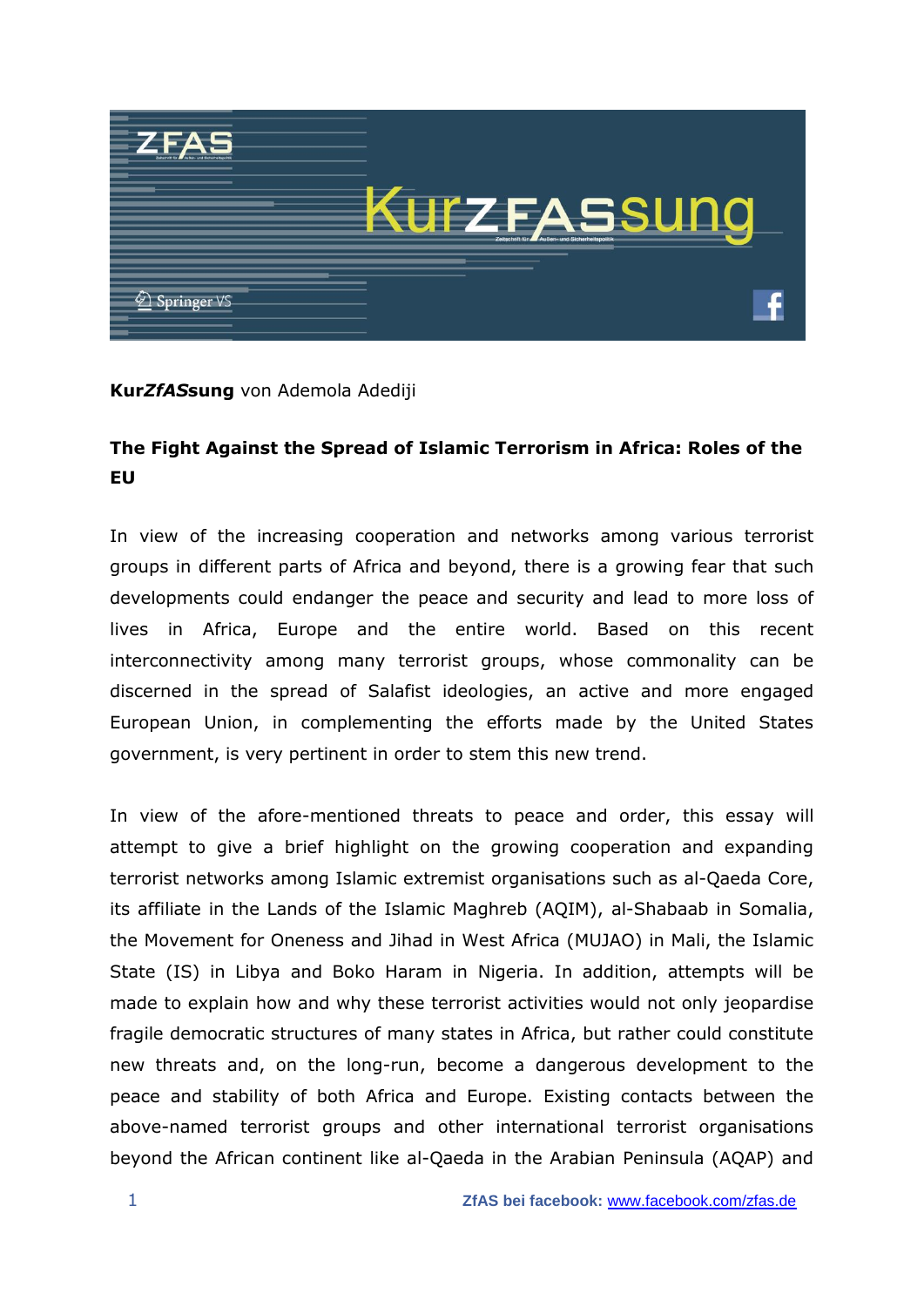Pakistani Taliban as well as al-Qaeda Core will be made a subject of discussion. Furthermore, the responses of the European Union and the United States government as counter-measures to these perceived threats will be, as much as possible, addressed.

It has been in public discussions lately that there has been an incessant growth in Islamic terror attacks and further spread of Islamic terrorist related activities in many parts of Africa and beyond. The most dangerous aspect of this spread of Islamic extremist propaganda on the African continent is the unprecedented chain of association and widening communication networks among several terrorist groups in different parts of Africa. With the existing loss of sovereignty by many state governments on the continent, countries that could either secure their external territorial borders by preventing unauthorised person(s) from gaining entry or hinder cross-border terrorist activities, the spate of recruitment and transfer of illicit weapons and funds as well as kidnappings by these terrorist groups will continue to pose great danger to the stability of states, an emergency situation which could erode democratic values. A specific consequence of this danger is the current migration crises experienced in many European countries, a situation that could degenerate further and constitute threats to states' capacities.

With the spread of violent activities based on Islamic Salafist ideology and Sunni tenets, many countries on the African continent have witnessed a rapid rise in the advent, radicalisation and cooperation among different terrorist organisations in recent years. Many adherents of Boko Haram, which means *Western education is sin*, fled from Nigeria in 2009 to different African countries such as Mali, Niger Republic, Sudan and Somalia to seek refuge following crackdowns on their hideouts carried out by Nigerian security forces. The flights and sojourn of many of these Boko Haram members, who were subsequently trained by al-Shaabab, AQIM, and MUJAO, are of great importance for understanding the nature of the porous territorial borders existing in all of the above-mentioned countries that made their escape possible.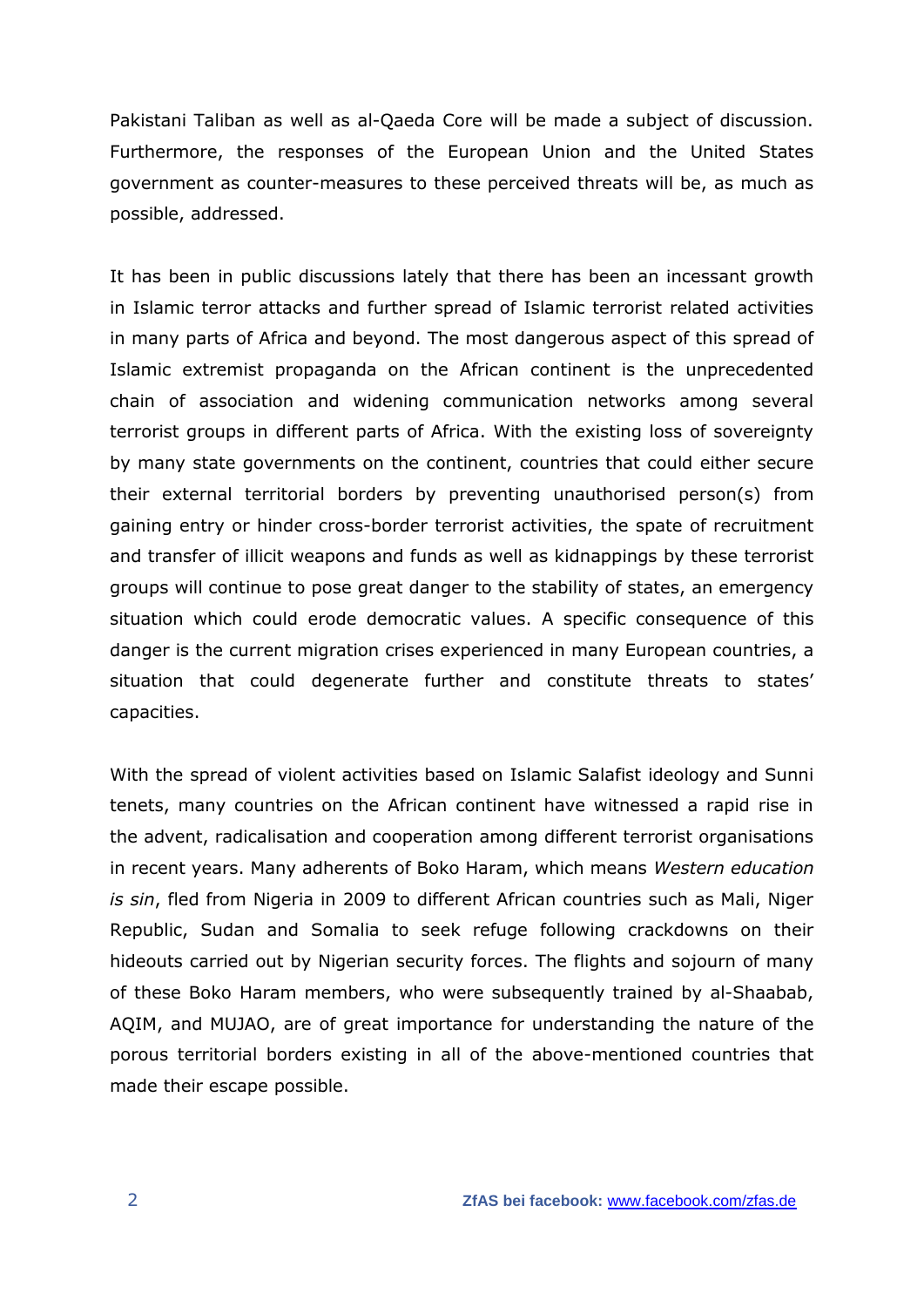Without mincing words, from the perspective of this essay, the spread of Boko Haram adherents as from 2009 into other countries and regions in Africa has facilitated an improved cooperation among different terrorist organisations on the African continent. These terrorist related links and networks are enhanced because of a common ideology that many of these violent Islamic organisations share: an anti-Western and anti-Democratic worldview. This implies nothing less than the replacement of democracy and a Republican constitution by the introduction of the Islamic Sharia, in other words, substituting democratisation with Islamisation. Some of the recent developments that depict links and connections among many terrorist organisations will be highlighted henceforth.

As far back as 2003, even before the acquisition of dangerous weapons and sophisticated know-how on how to make and detonate bombs as well as the use of other improvised explosive devices by adherents of Boko Haram, Muhammad Yusuf, the former leader of the Islamic sect until his execution in July 2009, already had strong links to Osama Bin Laden and other leaders of the al-Qaeda group in both Pakistan and Afghanistan. Reports from numerous sources claimed that financial provisions were made available and advice rendered to the leadership of Boko Haram for the building of mosques and madrasa as well as the training of some of its members who were sent to Afghanistan, Sudan, Pakistan and the Sahel region to acquire military training in order to wage a Holy War against perceived unbelievers in Nigeria and the Nigerian state. It could be recollected that Osama Bin Laden delivered a speech in 2003 in which he mentioned Nigeria out of the countries that were "ready for liberation"<sup>1</sup>. This is a clear indication that there exists a link between Boko Haram and the al-Qaeda Core.

In another development, al-Qaeda in the lands of the Islamic Mahgreb, an African affiliate of al-Qaeda international, commonly known as AQIM, has been responsible for the destabilization of the Sahel region of Africa. It is largely responsible for the insecurity experienced few years ago in the West African country of Mali. It is operating widely in the Republic of Niger and Chad and its leader, Abdelmalek Droukel in Algeria, pledged in 2010 to assist his Boko Haram

1

<sup>1</sup> Zenn, J. (2014a). Boko Haram and the kidnapping of the Chibok schoolgirls. *CTC Sentinel, 7*(5), 1–8.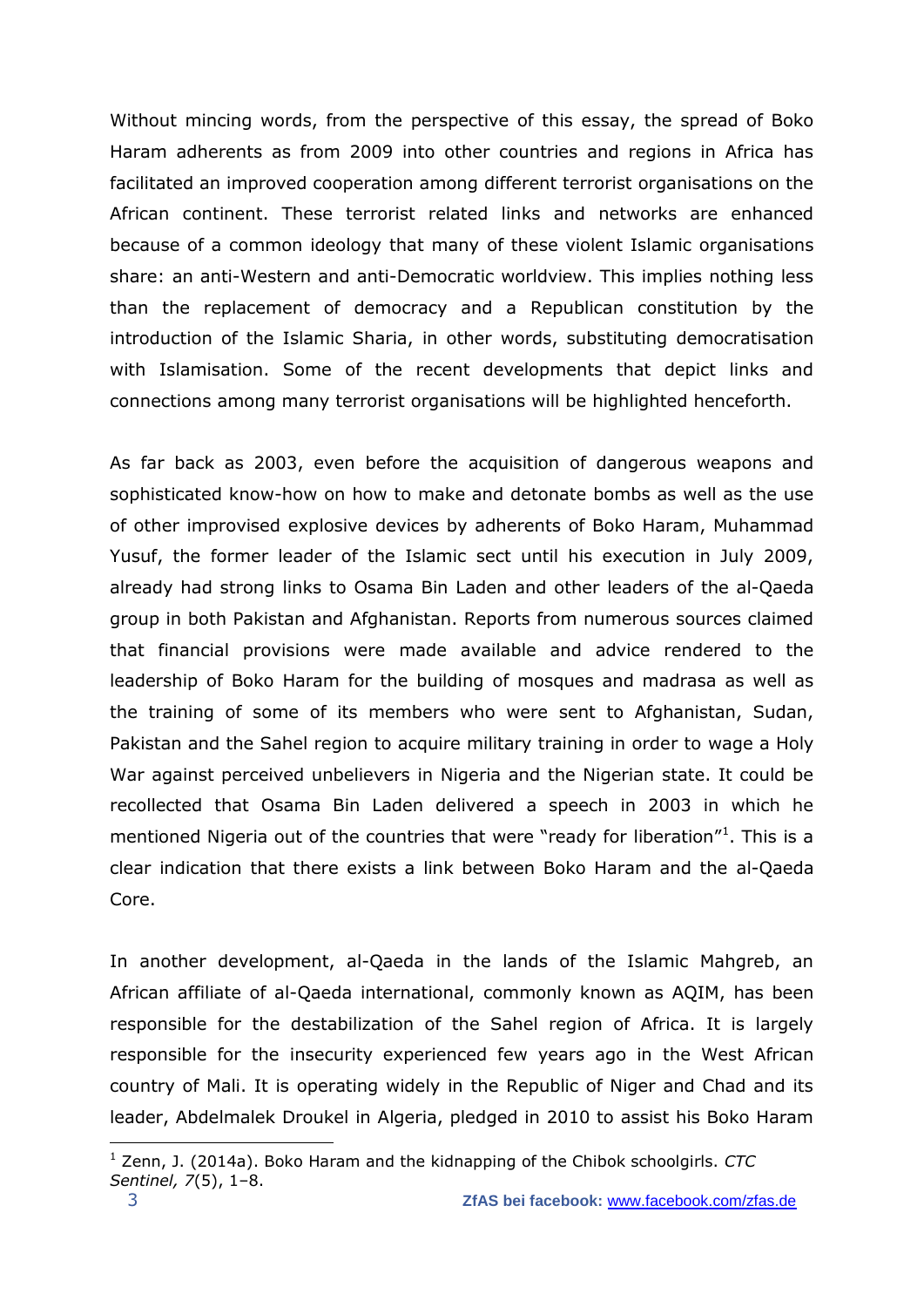brothers with weapons, men and ammunition in order to retaliate against the Christian minority in Nigeria for the loss of his "Salafist brothers"<sup>2</sup>, the former leader of Boko Haram, Muhammad Yusuf, and about 800 Boko Haram militants killed by the Nigerian security forces during a crackdown in July 2009. With this in mind, there is an indication of a strong link between Boko Haram and AQIM extending across many other countries in the Sahel region. That was why the commander of the United States military special operation, Brigadier General Donald C. Bolduc, stationed in the region opined recently that the Lake Chad Basin is ground zero in the fight against radical and militant Islam in Africa.

Having said that, the second in command within the leadership hierarchy of Boko Haram is Mamman Nur, a man believed to be Cameroonian by birth and trained by al-Shaabab in Somalia and AQIM militants in the Mahgreb. One can see the connections between these terrorist groups and how they coordinate in order to carry out their operations with respect to kidnappings and attacks. Al-Shabaab, which means *The Youths or Youngsters*, on the other end, is a Somalian based terrorist organisation that is fighting against the perceived enemies of Islam. They are terrorising the eastern region of Africa, declaring the Federal Government of Somalia, peace-keepers and non-governmental organisations as well as the African Union Mission to Somalia (AMISOM) its enemies and carrying out attacks and suicide bombings in Somalia, Uganda and Kenya. Al-Shaabab, being a Salafist extremist group, pledged allegiance to al-Qaeda and it is strongly connected to AQIM, al-Qaeda's African affiliate, and to Boko Haram, the Nigerian terrorist organisation, which was once loyal to al-Qaeda. Within the scope of the existing cooperation among the afore-mentioned terrorist organisations, this could be a very dangerous trend and a major threat to peace and security as well as to the stability of Africa.

Having said that, AQIM in the lands of the Islamic Mahgreb is an African affiliate of al-Qaeda Core, a terrorist organisation formerly led by Osama Bin Laden. The aim of the group, in accordance with the ideology of al-Qaeda, is to attack Westerners as well as western institutions and interests. However, AQIM is no longer intact as two factions have evolved from it. One group is the terrorist

1

<sup>2</sup> Zenn, J. (2014b). Leadership analysis of Boko Haram and Ansaru in Nigeria. *CTC Sentinel, 7*(2), 23–29.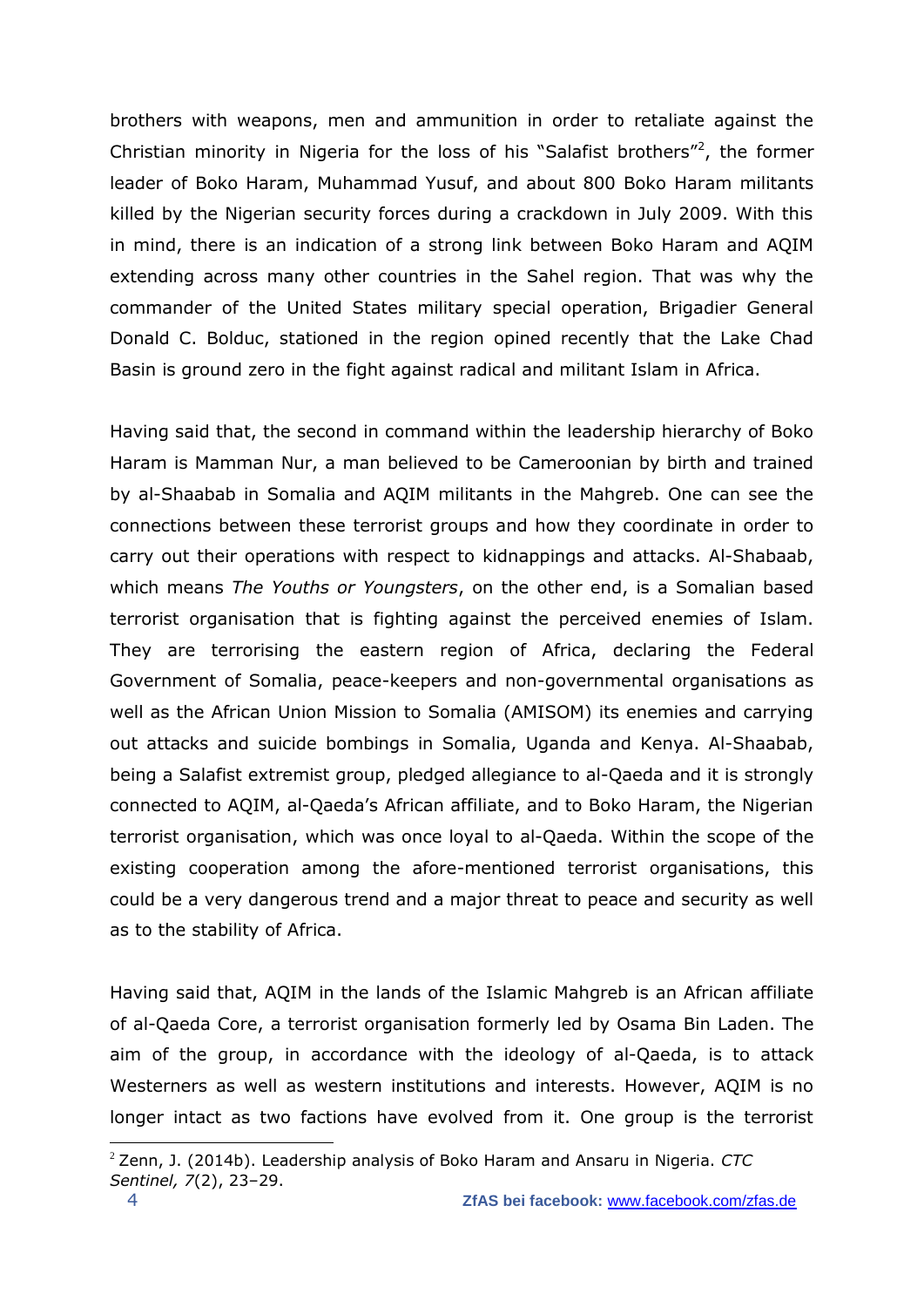organisation known as The Movement for Unity and Jihad in West Africa (MUJAO) and the other faction is called the Veiled Brigades led by a former AQIM commander, Mokhtar Bekmoktor, who separated from AQIM and later formed an alliance with MUJAO in 2013. MUJAO, understandably a dissident group which dissociated itself from AQIM, is, however, referred to by some locals as bands of drug pushers and cocaine smugglers. MUJAO, as some local residents in the Sahel zone believe, is a criminally-oriented organisation which displays itself on the outward as a jihadist organisation, but which, in reality, exploits the ongoing spread of Islamic terrorism in the Sahel region as a cover-up for its criminallyinclined activities. The group has carried out operations in both Timbuktu and Kayes in Mali, Algeria, Niger and Mauritania. In addition, many Boko Haram adherents and jihadists were trained in Mali under the auspices of AQIM. Repeatedly, this analysis shows that the line of difference between jihadism and criminality is eroding, but there is an increase in the spread of Islamic terrorism on the African continent in view of the proliferation of new terrorist groups emerging from the established ones.

A similar situation is experienced in Nigeria. In this case, a group known as Trans-Islamic Ansaru detached itself from Boko Haram in 2012. The reason given by members of Trans-Islamic Ansaru for this separation is the brutality displayed by the Adherents of Boko Haram under the leadership of Abubakar Shekau, its new leader after the death of Muhammad Yusuf. Ideologically, the group also dissociated itself from the style used in the operations of Boko Haram. While Boko Haram eliminates anyone and any group that is against its ideology, Trans-Islamic Ansaru targets mainly Westerners, identifies itself with AQIM and criticises Boko Haram as un-Islamic.

Within the purview of al-Qaeda operations, intra-Islamic violence is rejected as Muslims are not allowed to and should not be targeted, but rather Westerners, western institutions and western interests. Making the situation worse and drawing a line between itself and al-Qaeda and AQIM, Boko Haram under the leadership of Abubakar Shekau pledged and announced its allegiance to the Islamic State (ISIS/ISIL) and recognized its leader, commonly regarded as the caliph, Abu Bakr al-Baghdadi. By this, the battleground is drawn between al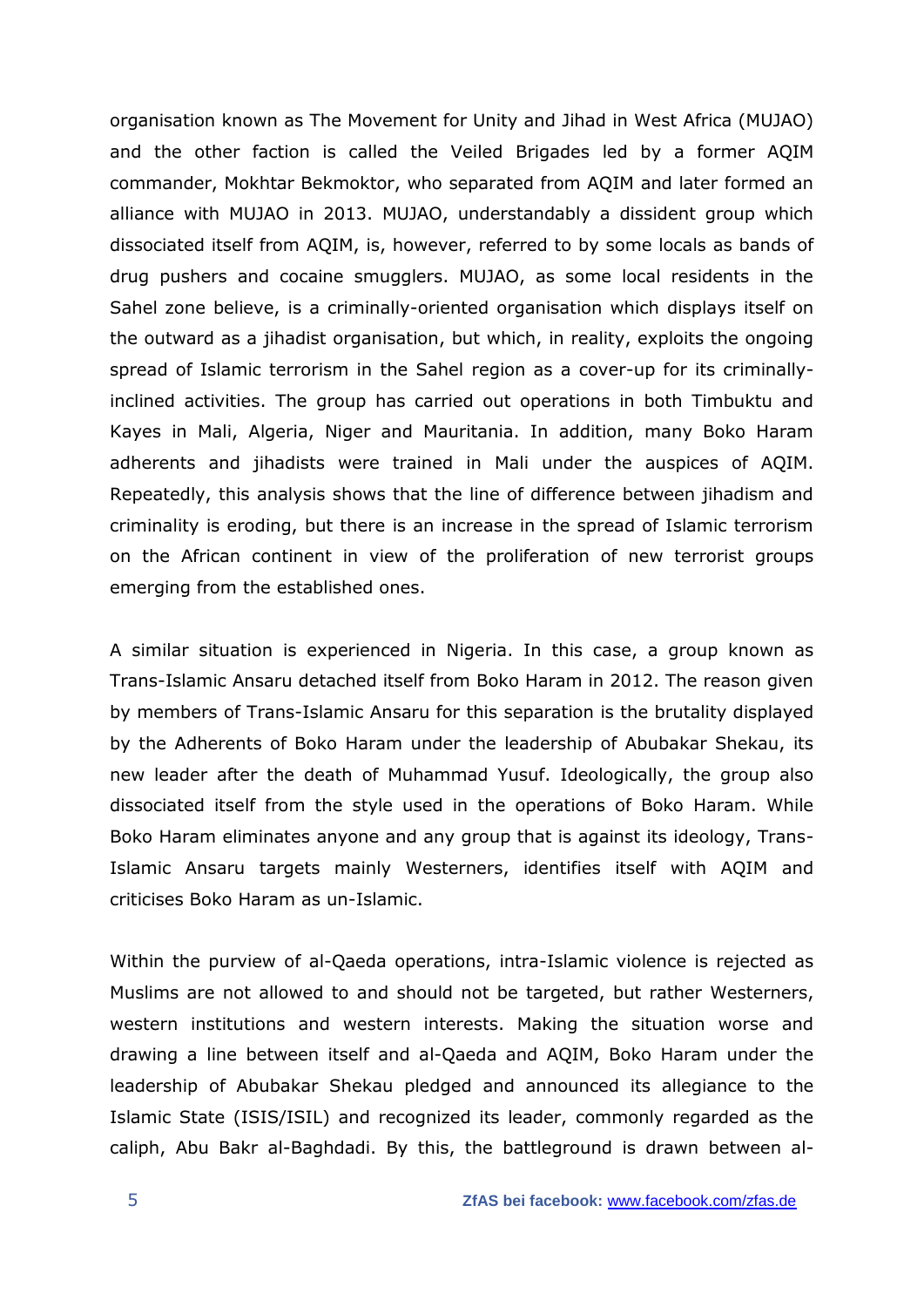Qaeda and ISIS with respect to winning of souls and mobilization of new fighters towards accomplishing their jihadi mission on the African continent. In any case, there is no issue of incompatibility between IS and Boko Haram as both extremist groups are the most brutal and extremist terrorist organisations in the world, both having the ambition of reinstating old caliphates. At the same time, both extremist groups are threats to world peace and security. It should be noted that this alliance will mean new financial resources, arms and foreign fighters from different parts of the world for Boko Haram. For the Islamic State, gaining ground in Africa would provide fresh opportunities towards recruiting new members, opening up a new frontier in its expansive adventure and widening its operations across the African continent.

The same trend of fractionalisation, as a frequent hallmark for many terrorist organisations, is observed in the eastern region of Africa with al-Shaabab, a terrorist organisation in Somalia strongly linked to al-Qaeda Core and identified with the African al-Qaeda affiliate, AQIM. However, in a recent development, a new terrorist group known as Jahba East Africa, which emerged from al-Shabab and whose members consist of some former fighters from the latter, offered *bay'ah*, meaning swearing allegiance and loyalty, to the Islamic State and its caliphate leader Abu Bakr al-Baghdadi. The reason for the fractionalisation by this newly splinter group *Jahba East Africa* is confusing. Nonetheless, it could be assumed that the reason is closely related to the existing differences between al-Qaeda and the Islamic State (ISIS): there is, therefore, an ideological difference. While al-Qaeda is interested in disrupting the current world order by targeting only westerners, western interests and institutions without extending such killings or its operations to cover Muslim brethren, the IS operations include not only westerners, but also extended to Muslim dissidents and anyone perceived inimical to its ideology and smooth operations as well as any opposition to its greatest ambition of restoring the old caliphate according to Sunni Muslim's tradition and worldview.

Moreover, that is the reason why members of *Jahba East Africa* implores sponsors of al-Shaabab to halt their support for the organisation, which members of this new fraction regret ever belonging to and which they describe as a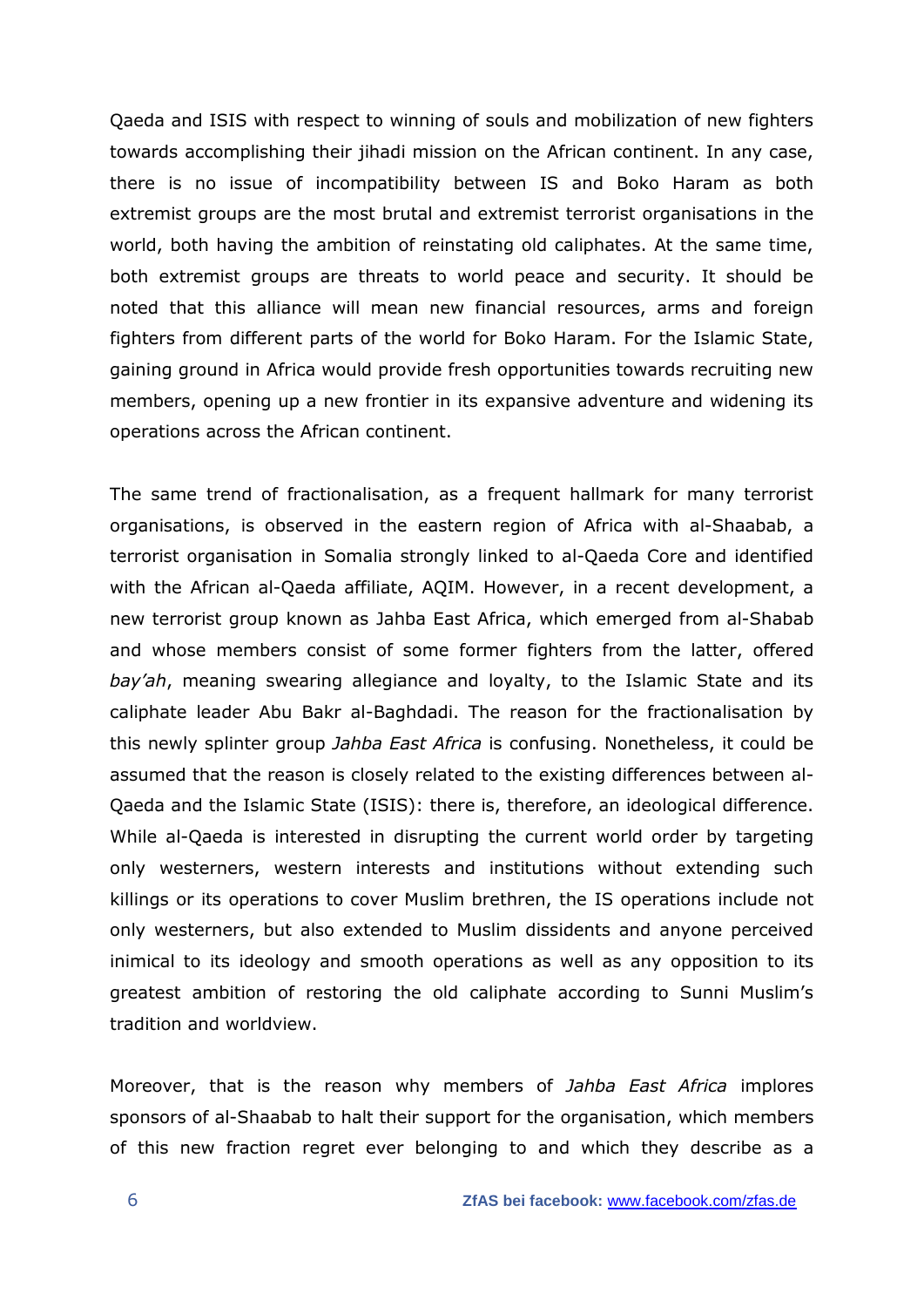psychological and physical prison. To them, Sunni Islamic tenets are not being followed by al-Shabaab and their allegiance to ISIS under the leadership of Abu Bakr al-Baghdadi allows and enables the practice of this Sunni Islamic principles, specifically, the opportunity to wage jihad within the scope of Sunnah traditions against the foes of Allah. In East Africa, this group is urging for support and it is seeking for a more aggressive mobilisation of youths in Kenya, Tanzania, Uganda and Somalia in order to carry out its operations under a new Banner of the Islamic State. With this development, the expansion of IS and the escalation of violence based on religious fanaticism could be witnessed in this part of Africa in the not too distant future.

This current situation calls for more attention and more engagement, especially by the European Union, in order to prevent the total breakdown of law and order, not only in East Africa, but throughout the entire continent. If care is not taken, any further intensification of the crises in the already charged environment and any escalation of this so-called proxy conflicts between al-Qaeda and ISIS in Africa will affect millions of innocent people, including children and women across the continent. Consequently, this will lead to more Africans seeking safety and, thereby, making attempts to flee the continent from terror. The next destination, for many, will be Europe and, eventually, this will lead to an escalating refugee crisis. It should not be forgotten that roughly about one billion people inhabit the continent of Africa.

With the current crisis in Southern Libya, where the Islamic State is steadily gaining foothold and making attempts to establish itself strongly, time is running out if the European Union and the International Community will not join hands with the meager operations that the United States, a country that has foreseen this danger, is carrying out in the region to arrest this current situation. The operations of the United States military command will need to be complemented by the European Union and other stakeholders in order to halt this new trend, a situation whereby ISIS and Boko Haram, the most brutal and deadliest extremist groups, along with Jahba East Africa, MUJAO, and other groups will form an alliance to destroy the ongoing democratisation processes and destabilise the continent. Already, Boko Haram has joined other extremist groups in Egypt,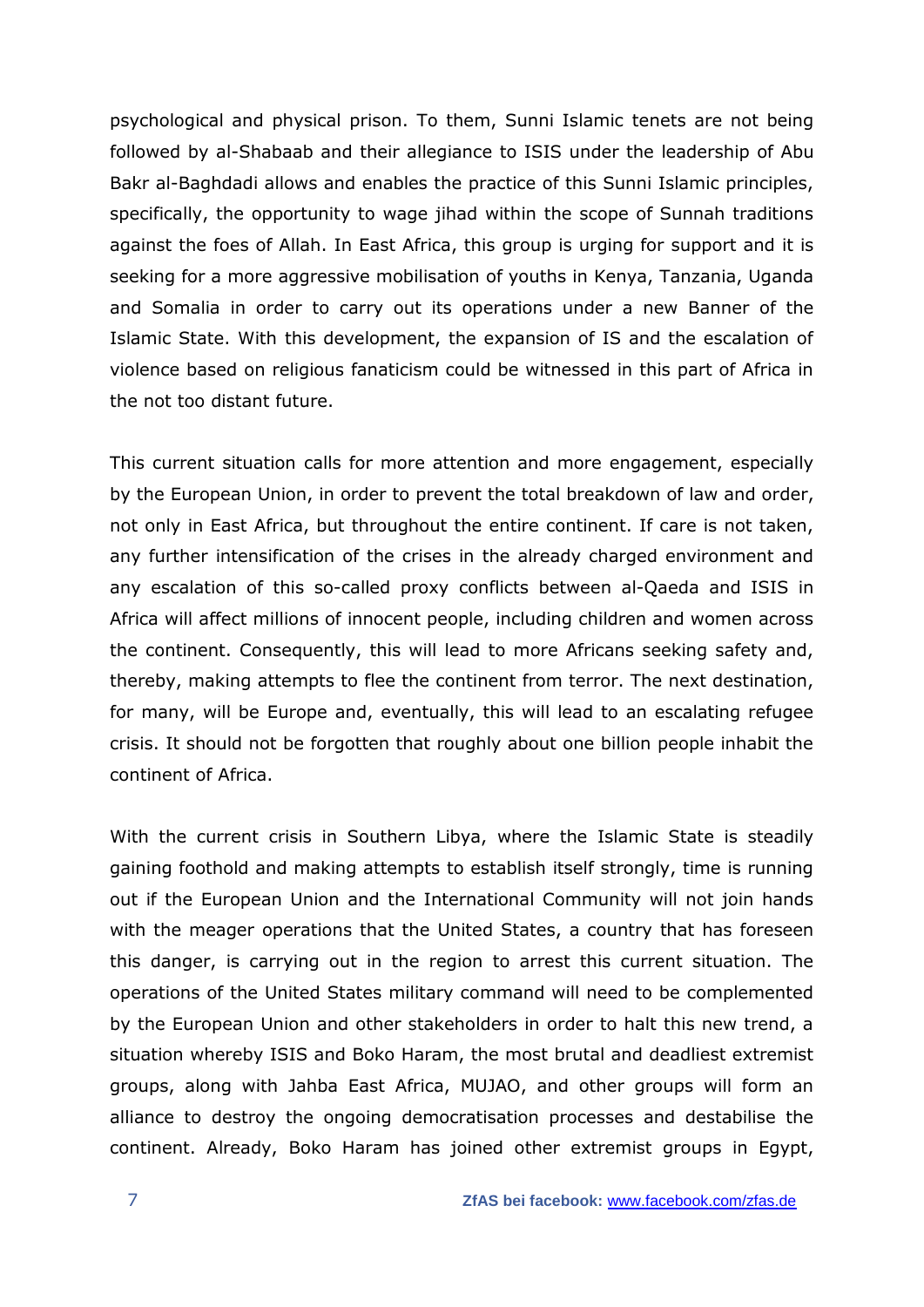Morocco, Algeria, Tunisia and Libya in pledging allegiance to the IS and proclaiming the recognition of Abu Bakr al-Baghdadi as their leader.

The current engagement of few countries on the continent is discouraging. While the United States government is spending about 500 Mio. U.S.-\$, while stationing some of its military personnel to prevent the expansion of terrorism in the Lake Chad Basin region, France has about 3000 military men in the Sahel region, from Mali to Niger and Chad, to secure the countries from being overrun or taken over by terrorist groups that are operating in the Sahel zone. In addition, Great Britain made some financial pledges recently to assist some African governments in the fight against the expansion of Islamic terrorism. Nonetheless, these have been individual efforts by each member states of the European Union. This current situation, however, needs more engaged and robust actions of the European Union as a global actor to deal with an emerging threat that is just behind its doors.

It is rather disturbing that the European Union would be willing to prevent and stem migration from Africa to Europe by pledging a whooping amount of 1.8 Bio.  $\epsilon$  to African countries for more engagement to achieve this aim under the *Emergency Trust Fund for Stability and Addressing Root Causes of Irregular Migration and Displaced Persons in Africa*. However, the same EU is not showing the same commitment to tackle the reasons for migration in the first place in order to prevent the exodus of Africans to Europe. Expending 10 Mio. € for a new threat that could affect the peace and the stability of the EU cannot and should not be taken lightly under its new program: *Countering Radicalization and Foreign Terrorist Fighters*. A lot more needs to be done by the European Union as it is, geopolitically, more threatened than the United States. The United States government is not taking this threat lightly because it is taking more proactive measures and making more commitments. In a nutshell, it is surprising that the US government is devoting more financial and military resources to this new threat than the EU. Some of the measures the EU could introduce, among others, are as follows: